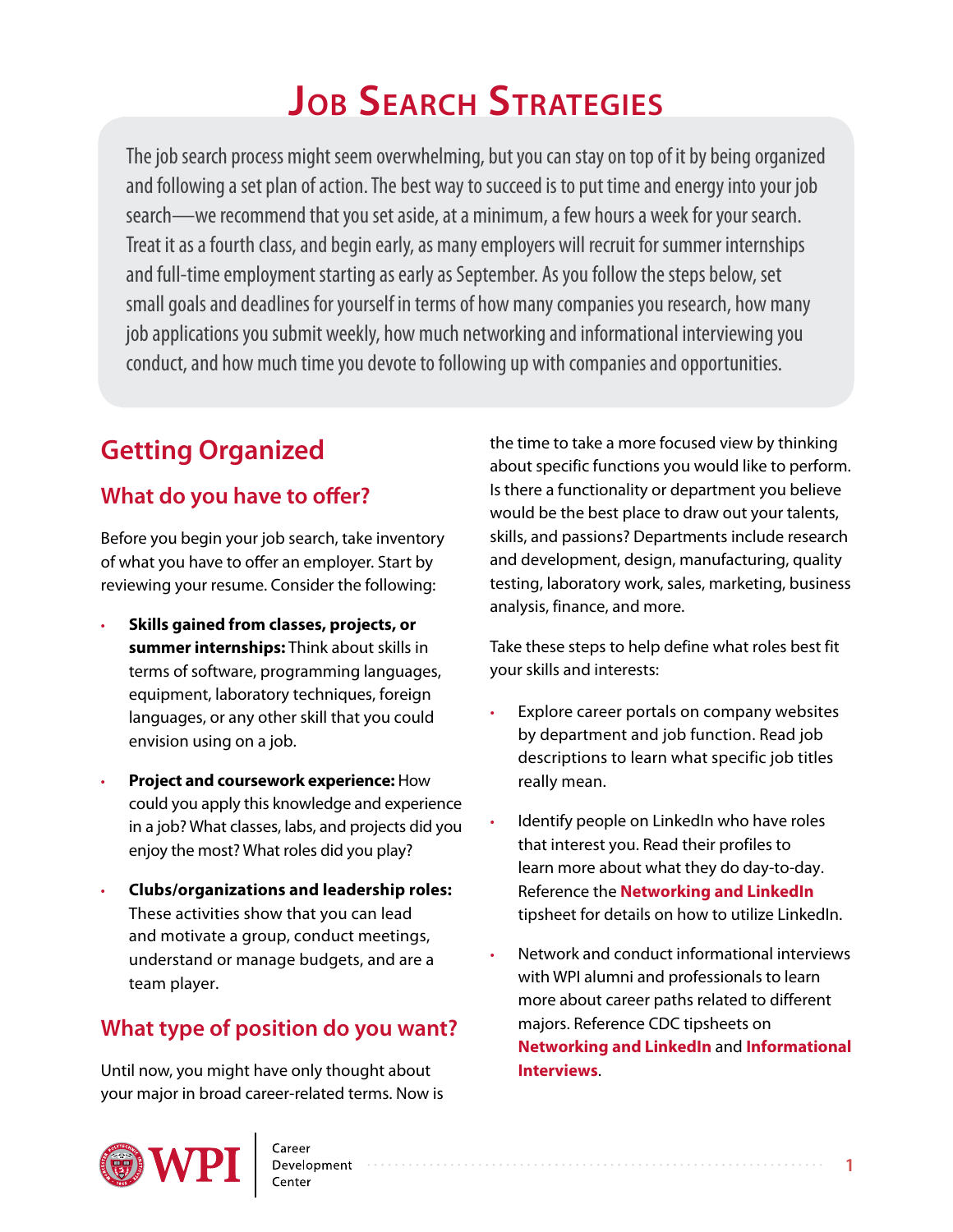If you are still unsure about options or want to learn more about career paths, make a career counseling appointment with a CDC staff member. Appointments are scheduled in your **[Handshake](wpi.joinhandshake.com)** account.

# **Getting Started: Identifying Industries and Companies**

The first step in your job search is to develop a list of target companies by deciding in what industries you are interested and for which types of companyies you would like to work.

# **What Industry? Targeting Your Search**

An industry is a general term used to describe a group of businesses that do similar things and provide the same product or service to the economy. Popular industries for WPI students include manufacturing, technology, research centers, consultants, business services, healthcare, biotechnology, and many more. CareerShift (located in the Resources section of **[Handshake](wpi.joinhandshake.com)**) and Hoover's Database (accessible through the **[Gordon Library](http://libguides.wpi.edu/company) website**) provide lists of industries.

# **What Kind of Company? Targeting Your Search**

Think about what type of company you want to work for:

- Are you interested in working for a publicly held or privately held company?
- Is it important for you to work for a company that focuses on sustainability and green initiatives?
- Do you want to work in a specific geographical area?
- What lifestyle qualities are important to you?

Try to broaden your job search beyond your immediate region as much as possible. Even if you want to stay local, think beyond just Worcester or Boston by exploring the entire state of Massachusetts, and checking out nearby Providence and Hartford.

If you are willing to relocate, you will find many additional job opportunities. Research the fastest growing cities, places that are hubs for your favorite extracurricular activities, or major metropolitan areas. The location of your first job will not necessarily be your final destination, so try to be open to many possibilities.

You should also consider what size company would be suitable for you. Corporate size can be measured by the number of total employees, number of employees in a specific branch or location, or total corporate revenue. There are many differences between working at a small company and working at a large international company, both culturally and financially. If you have not had the opportunity to explore this facet of your job search, you should take some time to talk to professionals who work in a variety of settings, perhaps by conducting informational interviews.

# **Building Your List of Target Companies**

Do your research on industries and companies to find out what companies exist and which ones might be a good fit for you. There are literally billions of companies around the world, so take your time and research extensively. As

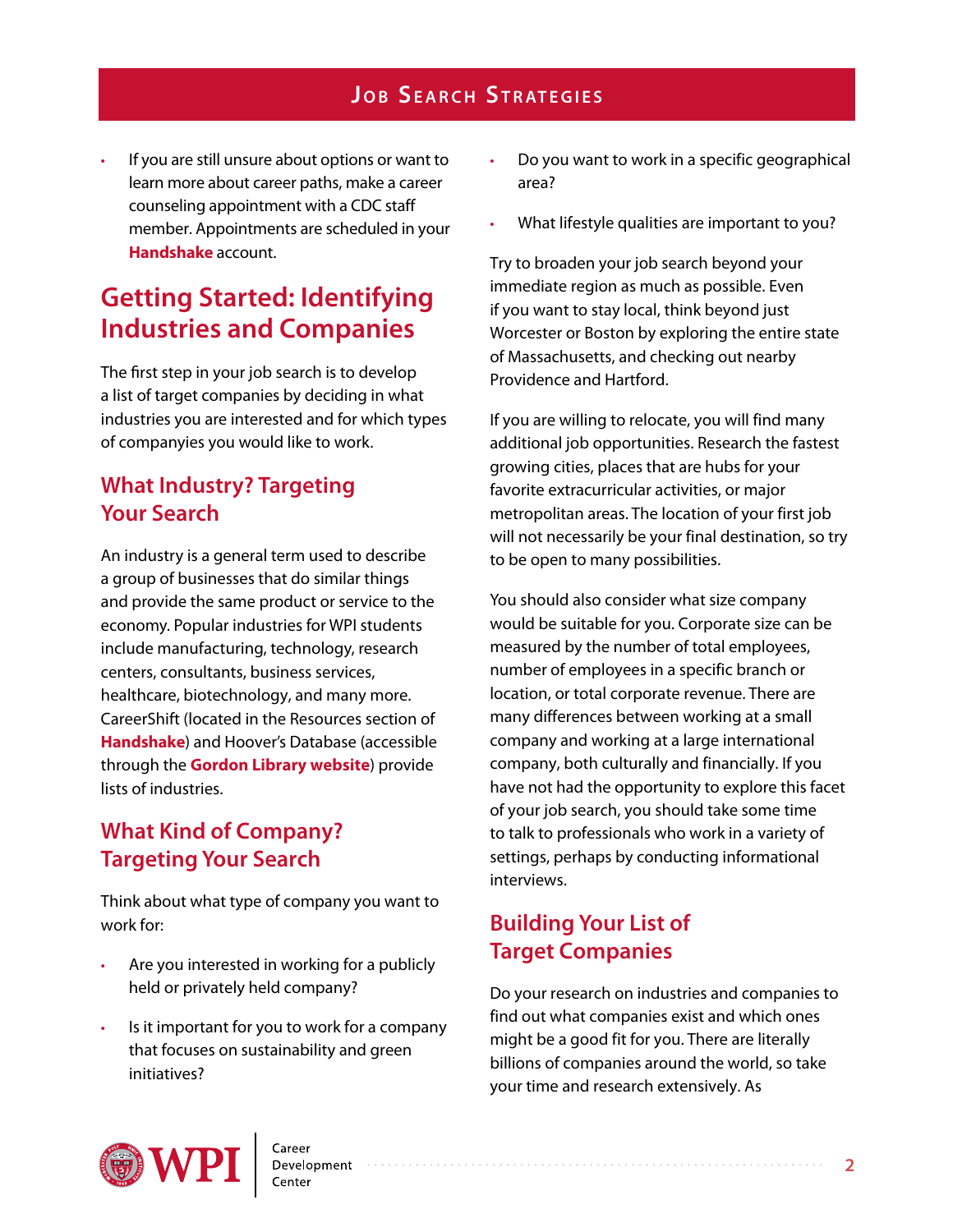you investigate, develop two lists of companies to explore further: an **A List** that includes 25-35 companies that really interest you, and a **B List** of 25 - 35 companies that includes similar companies or places that might interest you. Use these resources to help build your lists:

#### **Company Listings in Handshake**

**[Handshake](wpi.joinhandshake.com)** is a web-based system accessible to WPI students and alumni only. It houses job opportunities (full-time, summer internships, co-op, part-time), On-Campus Interviewing, Careershift, Going Global, Focus2, and Tipsheets. Handshake has great **[tutorials](https://joinhandshake.zendesk.com/hc/en-us)** on how to best use this resource, make sure to check them out!

#### **CareerShift**

CareerShift is accessible through your Handshake account in the Resources section. It nicely supplements Handshake by providing job postings from all over the United States, Canada, the United Kingdom, and Australia. It also provides contact information for professionals inside organizations and facilitates the process of finding contacts within companies to whom you should address cover letters or follow up on applications. In addition, it includes an organizational feature that allows you to track and store jobs you have applied for, contacts, follow up information, and more.

#### **GoinGlobal**

GoinGlobal is also accessible through the Resources section in Handshake. It provides job and internship postings from all over the world and is an excellent tool for students who want to work in other countries. GoinGlobal provides information on 32 countries including job search resources, non-profit and volunteer organizations, industry and employment trends, top companies, social networking, embassy listings, financial considerations, work permits/visas, resume guidelines, interviewing advice, and cultural advice.

GoinGlobal also provides resources about cities in the U.S. and Canada. In addition to the resources listed above, it provides information including a city overview, cost of living, chambers of commerce, telephone directories, H-1B companies, and work permits/visas.

#### **Hoover's Company Profiles**

Hoover's Company Profiles provides information on companies and industries worldwide. You can access it through the **[Gordon Library](http://libguides.wpi.edu/company)** website and use it to search for companies, industries, and contact people using a variety of criteria. You may also use it to identify contact names of professionals to

 whom you can address your cover letter (look for a Hiring Manager or Human Resources professional).

#### **Do Your Research**

Once you have identified a company that you would like to learn more about, go to the company's website. Read about their mission, values, and products and services. Google the company to find recent articles and press releases. Utilize Gordon Library's company information subject guides. The more research you do to familiarize yourself with the company, the easier it will be to determine if the company is right for you.

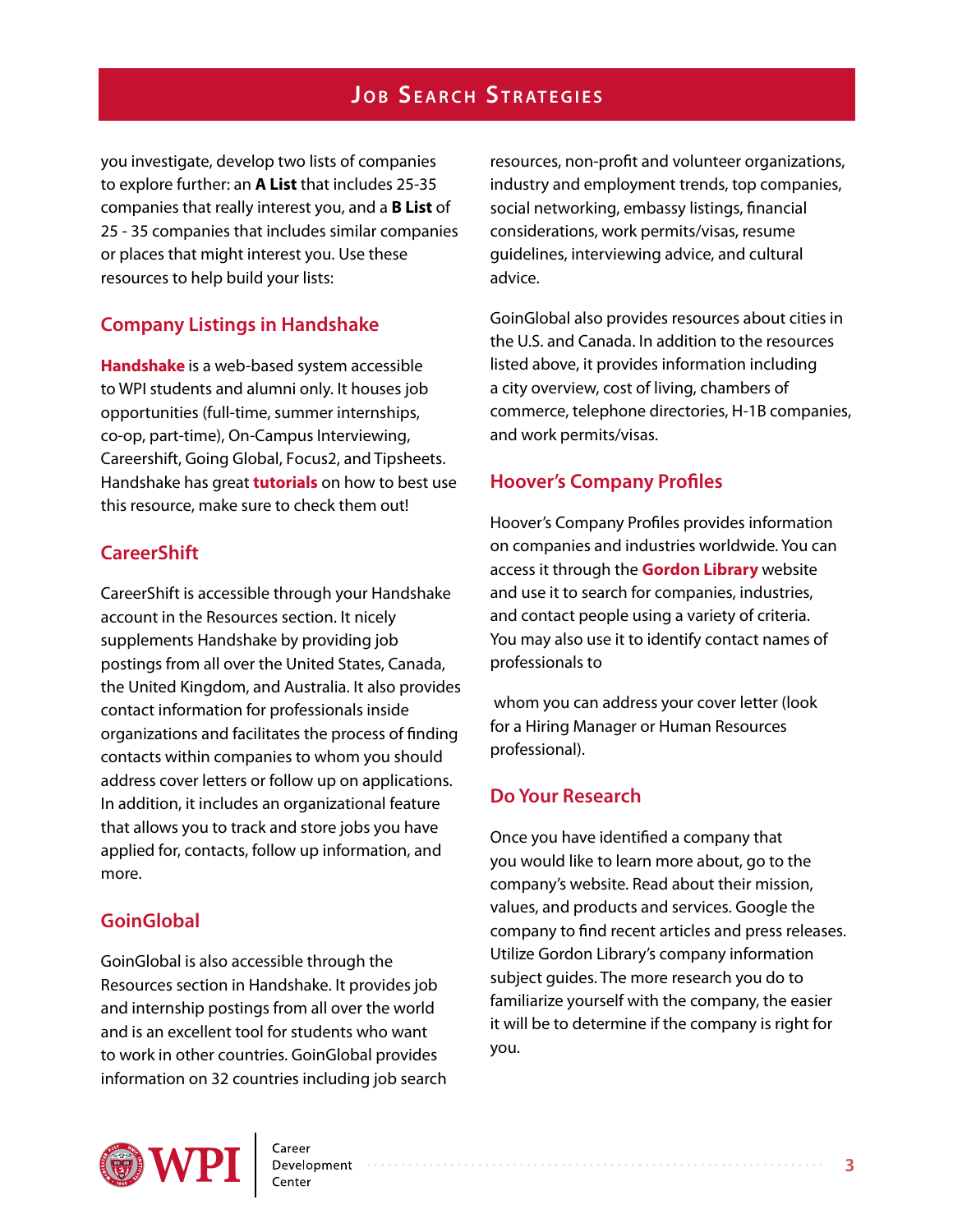# **Next Steps: Identifying Job Openings**

Now that you have identified industries, companies, and roles that interest you, you should research current job openings in these areas. Use the resources below to find and apply to job openings:

# **Handshake**

It is extremely important that you use your **Handshake** account for your internship, coop, full-time, or even part-time job search, as companies post jobs directly in Handshake specifically for WPI undergraduates and graduate students, as well as alumni. New job postings are added daily, so check your account regularly. Follow these steps to search job postings:

Upload your resume. Stop by the CDC to have your resume critiqued before adding it to Handshake.

For additional assistance on using Handshake, please sign up for an Internship/Co-op/Job Search Appointment (in Handshake) or stop in for Drop Ins.

# **Career Fairs**

The CDC hosts **C[areer](http://www.wpi.edu/offices/cdc/career-fairs.html) Fairs** each year that are open to all WPI undergraduate students, graduate students, and alumni: the Fall Career Fair in September, and the Spring Career Fair in February. We invite thousands of companies to attend, enabling you to network with key company contacts, identify potential job openings, and enhance your professional communication skills.

For detailed information on preparing for and attending career fairs, see the **[How to Make a](http://www.wpi.edu/Images/CMS/CDC/Career-fair.pdf)  [Career Fair Work for You](http://www.wpi.edu/Images/CMS/CDC/Career-fair.pdf)** tipsheet.

# **Company Information Sessions**

Companies hold information sessions to get acquainted with WPI students in preparation for on-campus interviewing and recruiting. Many corporations will conduct their information sessions the night before their on-campus recruiting date.

It is extremely important that you attend information sessions if you are interested in working for a company, especially if you have been selected for an on-campus interview. The corporate representative leading the presentation is usually the person who will be interviewing you, and will expect to see you there—the session can even serve as the first stage of your interview.

If you were not selected for an on-campus interview, you should still attend the information session and introduce yourself to the company representative at the end. Companies may leave extra slots in their interview schedules for students who impress them at information sessions.

You should dress in business casual attire and be on your most professional behavior at corporate information sessions.

# **On-Campus Interviewing**

The On-Campus Interviewing Program (OCI) at WPI provides undergraduate and graduate students opportunities to interview with companies for summer, co-op, and full-time positions. Interviews take place in the CDC and are held throughout the academic year.

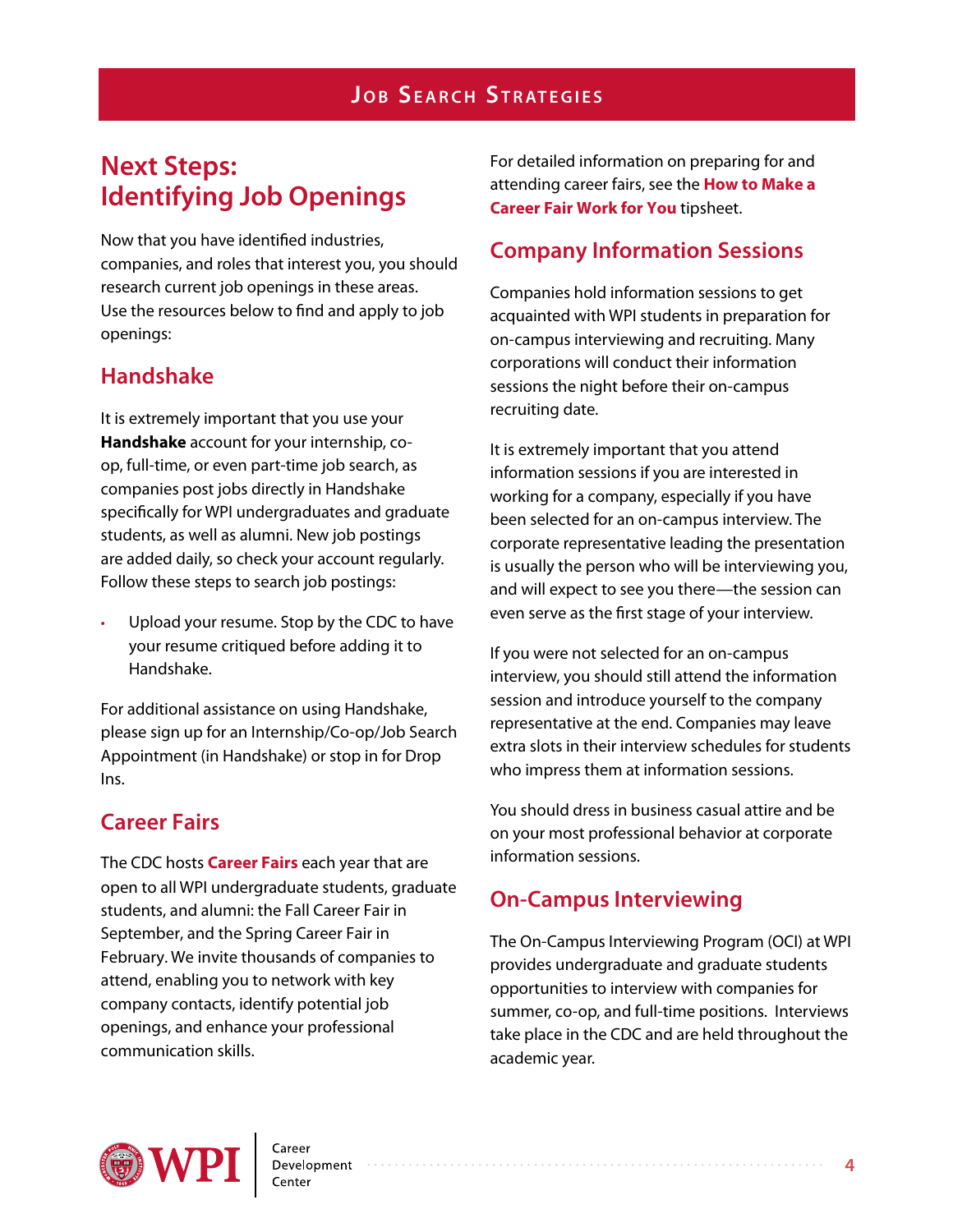You can participate in the OCI Program through your Handshake account.

# **Card-Scan Database: Employers' Business Cards**

You should always ask for contact information or business cards from company representatives you interact with at career fairs, information sessions, and recruiting events. However, if you neglect to write down this information or get a business card, you can check the Card-Scan Database, located on the two computers in the CDC lobby. It contains scanned-in business cards from company recruiters and corporate contacts and is searchable by name and event. The database is also a great resource for locating company contact names when writing thank you notes or cover letters. Remember, you can only access the database in the CDC lobby during office hours, Monday through Friday from 8:00 a.m. to 5:00 p.m.

### **Internet Job Search**

During your job search, we recommend that you spend no more than 20% of your time looking for jobs on Internet job boards—only 15% of open jobs are actually advertised, while 85% are hidden. You can learn about these hidden jobs by doing your research and networking. Try to find out which people in a company are the first to know about new job openings and check with your professional or personal contacts.

You might also find out about hidden jobs when you apply for other advertised positions. Once your resume is in a company's database, they might search for it, by using key word searches, when a hiring need arises.

# **Job Boards**

In addition to listing job opportunities on corporate websites, companies may post opportunities on job boards. These boards may be general or centered on certain professions, locations, industries, and job functions.

The CDC website lists some **[job boards](http://www.job-hunt.org/)** including boards for general search, industry-specific jobs, internships, government jobs, working abroad, and green jobs. We also recommend **[Indeed.com](http://www.indeed.com/)** as a good general databank, as it includes postings from other job boards. Take some time to explore various sites and bookmark the ones that you find helpful.

If you find a job that interests you on a job board, apply through the board and also check the company website to see if it has additional opportunities available. Also remember that job boards can help you discover new companies to put on your target list.

# **Professional Associations**

Every profession has one or several related professional associations, which are nonprofit organizations dedicated to providing information on industry best practices, resources, technology, news, and networking opportunities. Many professional associations offer career-related information, job posting boards, conferences and workshops, publications, and trend reports on where the profession is headed.

Professional associations often offer discounted membership to students, and many have their own student chapters. For a list of student chapters at WPI, visit the **[Student Activities](http://www.wpi.edu/offices/sao/)**  website and search for Professional/Career

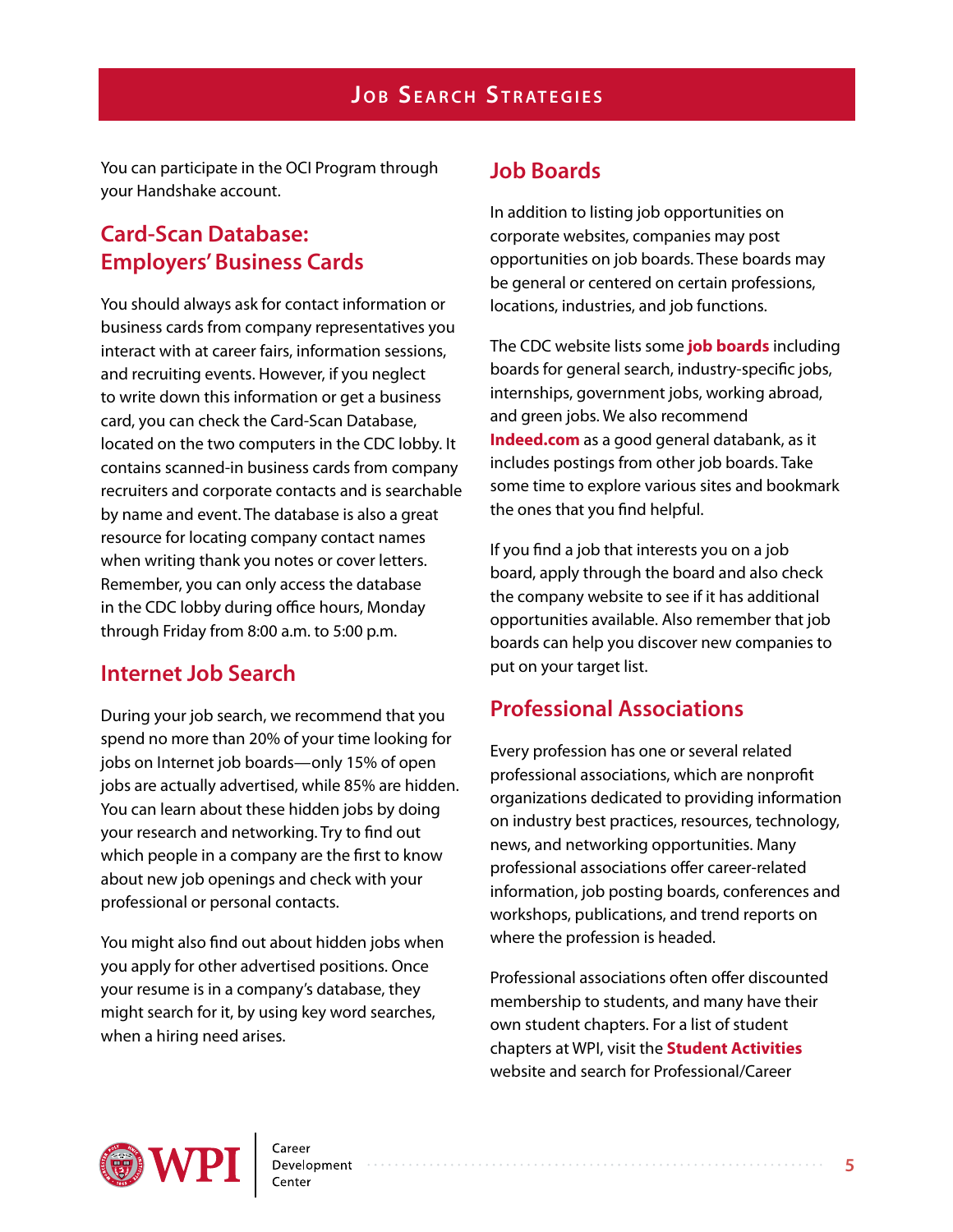Development organizations and professional societies, or contact your department. You can also search for groups online based on a major, topic, theme, industry, or functionality. If possible, attend conferences and workshops to get better connected to the industry and professionals in your areas of interest.

### **Networking**

Networking is the process of developing and maintaining relationships with people who can give you information, advice, and referrals to increase your visibility in the job market. It allows you to market your skills and abilities to key contacts within your field or area of interest.

Networking also allows you to tap into the hidden job market. When job openings arise, companies often look to existing employees for referrals—one in seven employee referrals are hired, while only one in a hundred general candidates are hired (Source: Jobvite, 9/2/12). By building a strong network of contacts, you increase the likelihood of becoming one of these referrals.

Establishing key industry contacts will also help you keep up-to-date on current trends in your industry and can provide a firsthand view into occupations about which you'd like to learn more.

Below are some steps to consider as you build you network:

- Make a list of anyone you know or have a connection to (e.g, WPI alum) who might have information that will help your search.
- Set up informational interviews. Before you do, dedide what you are going to say, such as explaining who referred you, noting your class year, and discussing your interests (e.g., hiring

trends, exploring career paths, names of others who might help you).

- Find out as much as you can about your contact and the company before you contact them.
- Always ask your contact if it is a convenient time to talk, or set up a meeting or conversation.
- Ask your contact to recommend other potential contacts.
- Approach the contact with the goal of acquiring advice, not getting a job.
- Join professional organizations where you can easily meet people in your industry.
- Send a thank you letter after every networking exchange, whether it was in person or over the telephone.
- Contact the person quarterly to report progress and ask for new leads.

For more information on how to Network effectively, see our **[Networking and LinkedIn](http://www.wpi.edu/Images/CMS/CDC/Networking-LinkedIn.pdf)** tip sheet.

# **Social Media Networking Resources: LinkedIn, Alumni Connect, Twitter, Facebook**

Social media platforms have become key resources for building an online professional presence and creating strong networks of key contacts. First and foremost, if you do not already have a LinkedIn account, you should create one. LinkedIn operates the world's largest professional online network, with more than 277 million members in more than 200 countries and territories. It is a highly effective

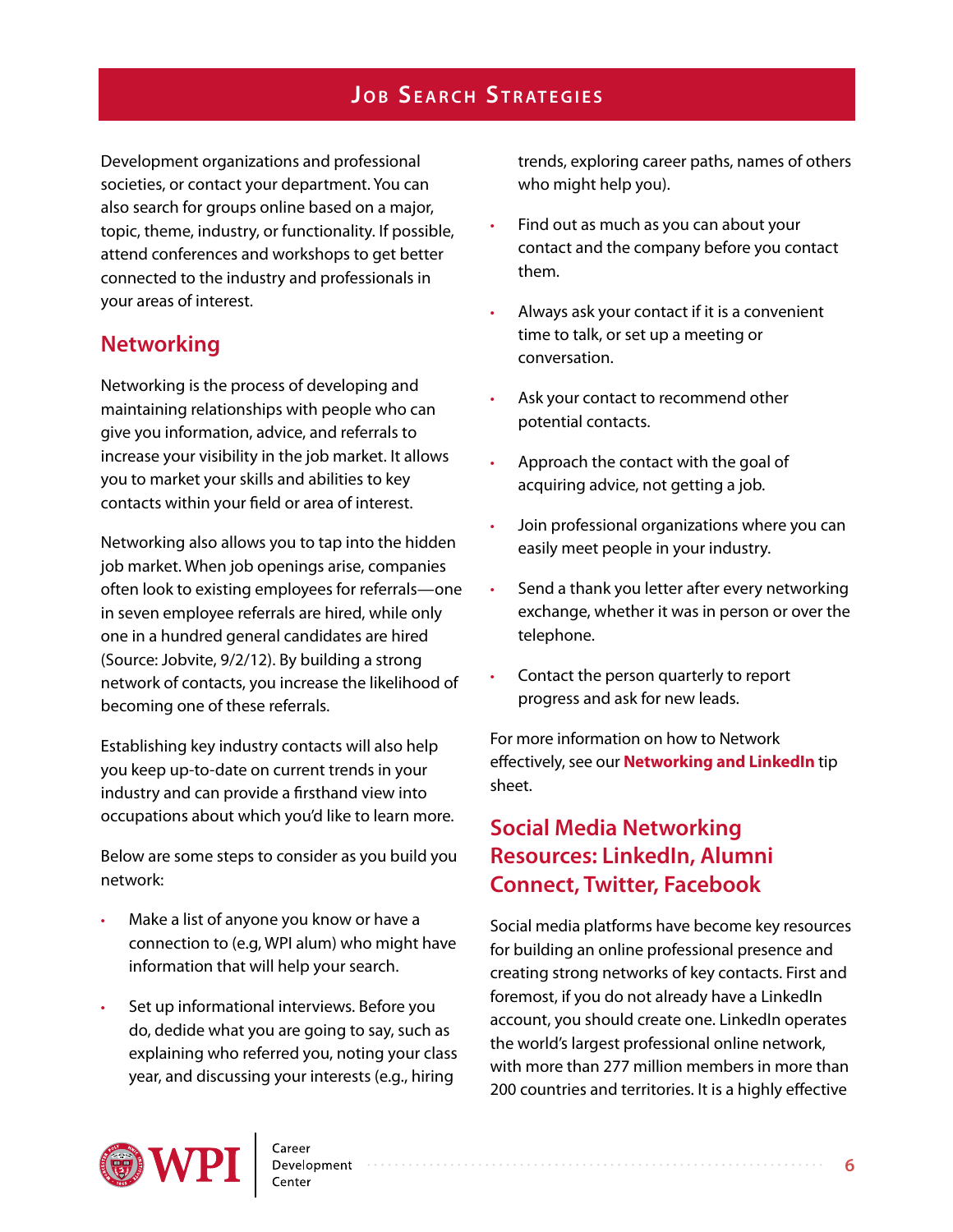tool for career management, personal branding, resume development, business and professional relationship building, and job searching. You can use LinkedIn to:

- **Keep in touch** As you connect with people, LinkedIn can help you grow your network and stay connected to alumni, friends, professors, coworkers, and others.
- **Get recruited** Many companies use LinkedIn to recruit potential job candidates, so make sure your profile is complete and up-to-date. Many companies also post job openings on LinkedIn.
- **Follow up on in-person meetings** You can use LinkedIn to follow up or connect with people you meet at workshops, professional events, and meetings.
- **Join LinkedIn groups** LinkedIn has a vast number of groups for professional interests and affiliations. We encourage you to join and utilize groups to identify and connect with people who share your interests. Look for groups from professional associations, industries, and WPI (e.g., WPI Alumni groups).

To find out more about using LinkedIn, read our **[Networking and LinkedIn](http://www.wpi.edu/Images/CMS/CDC/Networking-LinkedIn.pdf)** tip sheet.

Additional social media resources you can use:

• **WPI AlumniConnect:** If you are a senior or WPI alumnus, you can use AlumniConnect to stay up-to-date, connect, and access the Alumni Directory, where you can search for alumni by company, location, major, or job title. Activate your account through the **[Office](https://www.wpi.edu/alumni/) [of Alumni Relations](https://www.wpi.edu/alumni/)**.

- **Twitter:** This can be a great way to learn about current events related to companies of interest. Some professional associations or job boards also have Twitter feeds that list new opportunities. Hashtags are a great way to follow career opportunities or your field of interest on Twitter.
- **Facebook:** Liking company Facebook pages is a great way to stay up-to-date and find out more about a company's culture. However, you must remember to manage your online presence and set your Facebook privacy settings accordingly. Many recruiters will also search for a potential candidate's Facebook page, so be aware of what they can see—you don't want a Facebook post to affect your chances of getting that dream job.

# **Additional Resources**

# **Gordon Library**

You can access many resources for career planning at the Gordon Library. Some helpful resources include *The Occupational Outlook Handbook*, *Careers for Number Crunchers*, *Riley Guide*, *America's Career InfoNet*, *The Wall Street Journal's "Career Journal*,*"* and more.

# **Federal Jobs**

Students who are U.S. citizens are eligible for jobs with the U.S. federal government. Today, the government has such a broad mission it is looking for students in a wide variety of fields. Students majoring in engineering, business, computer science, IT, environmental sciences, physical sciences, and medical and public health are particularly in demand. The top career fields forecasted for federal government employment are security, enforcement and



Development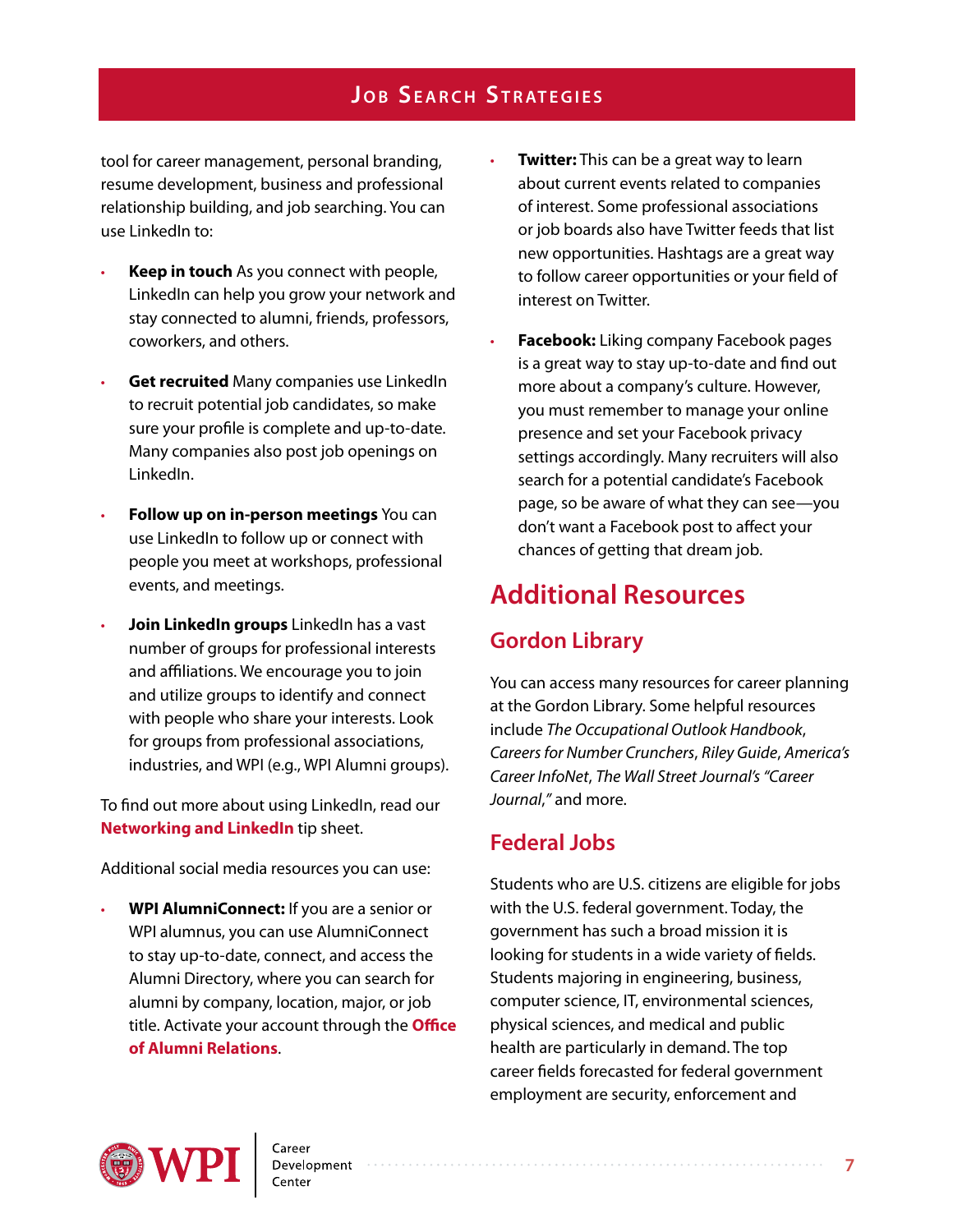compliance assistance, medical and public health, engineering and sciences, program management/ administrative and accounting, budget, and business.

- **Go Government** (**<gogovernment.org>**) is an excellent website dedicated to helping college undergraduate and graduate students explore the federal government process.
- **USAJOBS** (**<usajobs.gov>**) lists many federal government opportunities. You should also visit specific agency websites to learn about opportunities, as not all agencies post on these websites.

Federal Agencies of particular interest to WPI students include Department of Defense, Department of Energy, Department of Health and Human Services, Department of Homeland Security, Department of the Interior, Department of Transportation, NASA, Environmental Protection Agency, Peace Corps, Department of Air Force, Department of Navy, Department of Army, Nuclear Regulatory Commission, and more. *Note*: not all agencies post jobs to USAJOBS, so it is important to search agency websites for job postings.

With regards to job levels with the government, undergraduate students looking for a full-time job would seek a Grade Level of 5 or 7, graduate students would seek a Grade Level of 7, and PhD candidates would seek a Grade Level of 9 or 11. hen applying to a federal job, it is important that you use a federal resume and follow all application instructions. Save or print the job posting so you can follow up on your application. The federal government has rolled out a new student employment program. For more information on federal jobs, make an appointment to talk to a CDC Counselor.

# **Tips for International Students**

International students conducting a job search should review the **[Job Search Process for](http://www.wpi.edu/Images/CMS/CDC/Job-search-international.pdf)  [International Students](http://www.wpi.edu/Images/CMS/CDC/Job-search-international.pdf)** tip sheet and view the CDC webpage on **[Tips for International](http://www.wpi.edu/Images/CMS/CDC/Job-search-international.pdf)  [Students](http://www.wpi.edu/Images/CMS/CDC/Job-search-international.pdf)**.

Another resource you should use is **[GoinGlobal](https://wpi.joinhandshake.com/articles/1424)**. It is located in the Resources section of your Handshake account and provides a database of H-1B companies/employer petitions from the U.S. Department of Labor. These companies have hired international people within the past year and may be included in your A and B lists of desirable companies. The H-1B database allows for individual searches by job title, occupation, employer, wage, and other fields.

The CDC is always happy to help, but if you have any visa-specific questions, you should also visit the International House.

# **Tips for LGBT+ Students**

The CDC is a current Silver Level Partner with "Out for Work." Students can access the LGBTA Career Center library at **[www.outforwork.org/](http://www.outforwork.org/resources/career_center/library.asp) [resources/career\\_center/library.asp](http://www.outforwork.org/resources/career_center/library.asp)**. Use the username: **outforwork** and the password: **cccp2013**. Other resources include **[www.](http://progayjobs.com/) [progayjobs.com](http://progayjobs.com/)** and **[workplacediversity.com](http://workplacediversity.com/)**. The CDC encourages LGBT+ students to make an appointment to discuss applications, interviewing, and job search and other questions and conce[rns. In additio](http://www.wpi.edu/Images/CMS/CDC/LGBTQPlus_and_Job_Search.pdf)n, the CDC now has a **LGBTQ+ Job [Search](http://www.wpi.edu/Images/CMS/CDC/LGBTQPlus_and_Job_Search.pdf)** Tipsheet.



Development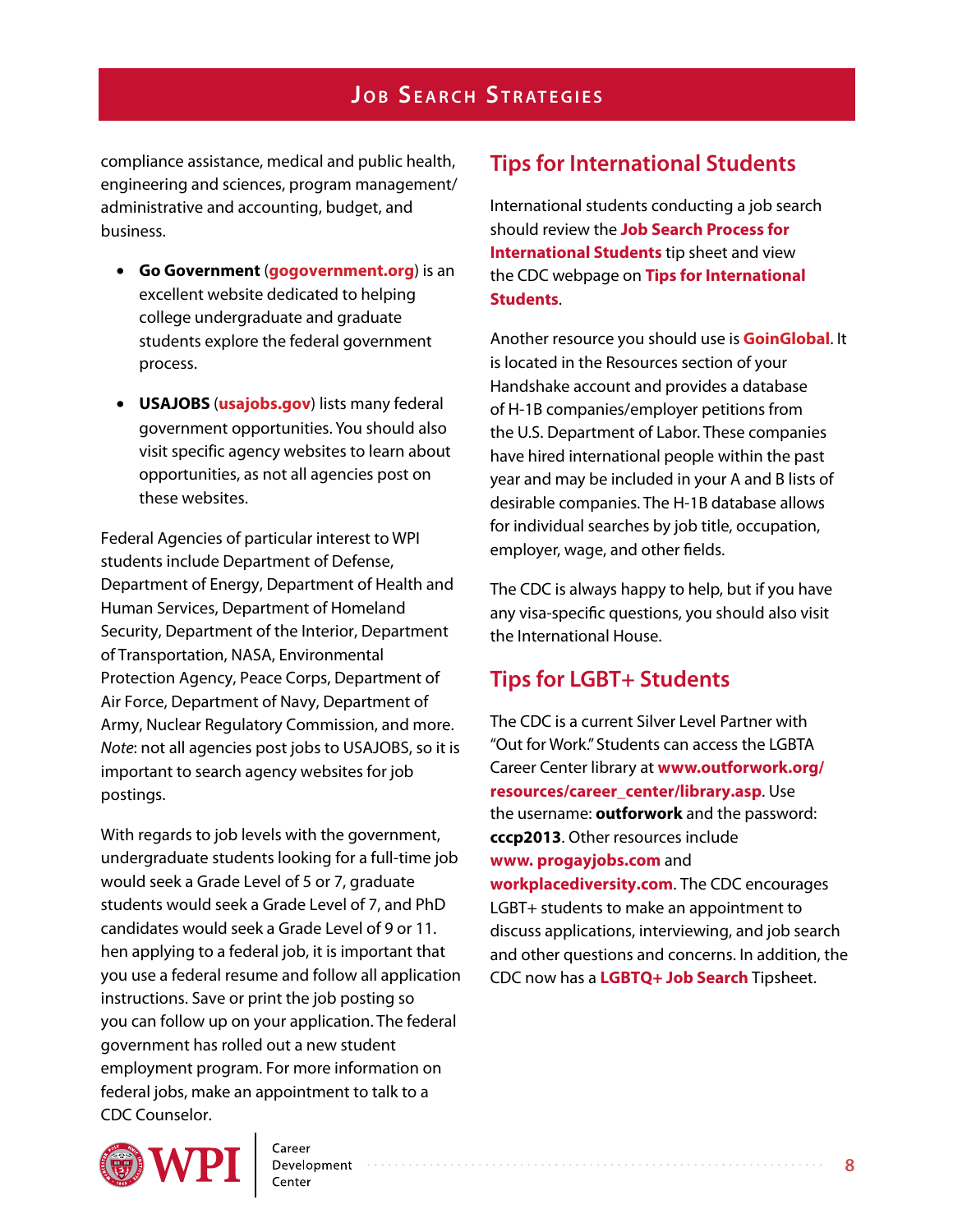# **Tips for Students Who Work with the Office of Disability Services**

The CDC supports students with documented physical, learning, sensory, psychological, developmental, and other disabilities. We encourage students to make one-on-one appointments with a CDC staff member so we can work closely with you as you seek advice on choosing a major and internship and job support. The CDC has a tipsheet on **[Resources for](http://www.wpi.edu/Images/CMS/CDC/CDC_Tipsheets_2016_ResourcesForStudentsWithDisabilities.pdf)  [Students with Disabilities](http://www.wpi.edu/Images/CMS/CDC/CDC_Tipsheets_2016_ResourcesForStudentsWithDisabilities.pdf)**.

# **Job Search Quick Action Plan**

The checklist below will help you identify the next steps in your job search so that you can form an action plan:

- $\Box$  Define your job objective, what you want to do or what role you are targeting. Make sure this objective is reflected on your resume (you may have various versions of your resume to support different job objectives).
- $\Box$  Identify the industries and company types of interest to you—large or small, private or public, revenue level, sustainable initiatives, specific technology, etc.
- $\Box$  Identify work and lifestyle values that are important to you, e.g., a flexible work schedule, travel percentage, affordable living in the area, rural location vs. being near a city, working outside, spending most of your time at a desk, etc.
- Use Handshake, CareerShift, GoinGlobal, Hoover's Company Profiles, and the Internet to research companies of interest.
- $\Box$  Take inventory of the skills you have to

offer an employer and think about how you can highlight these skills in your resume, cover letter, networking conversations, and interviews.

- $\Box$  Use Handshake, Job Boards, Company websites, and professional organizations to find job openings that align with your interests and skills.
- $\Box$  Network—use LinkedIn.com and AlumniConnect to identify potential networking contacts. Reach out to these contacts to set up informational meetings or calls to learn more about their company role, and any guidance they can offer.
- $\Box$  Keep a record system of all job postings you have applied for and when. Use the job tracking sheet at the end of this tip sheet as a guide to stay organized and see your progress. You should be applying for multiple opportunities weekly, if not daily.
- $\Box$  Prepare for interviews. Reference the CDC tipsheet on **[The Interview Process](http://www.wpi.edu/Images/CMS/CDC/Interviews.pdf)**. You may also set up an appointment with the CDC to discuss interview skills or conduct a mock interview. Think about the questions you would like to ask a potential employer if you receive an interview.

# **Remember….**

The CDC is here to help you through the job search process. Log in to your Handshake account and set up an internship, co-op, or job search strategy appointment with a CDC staff member. We can help you:

• Learn more about major, career, and industry specific resources

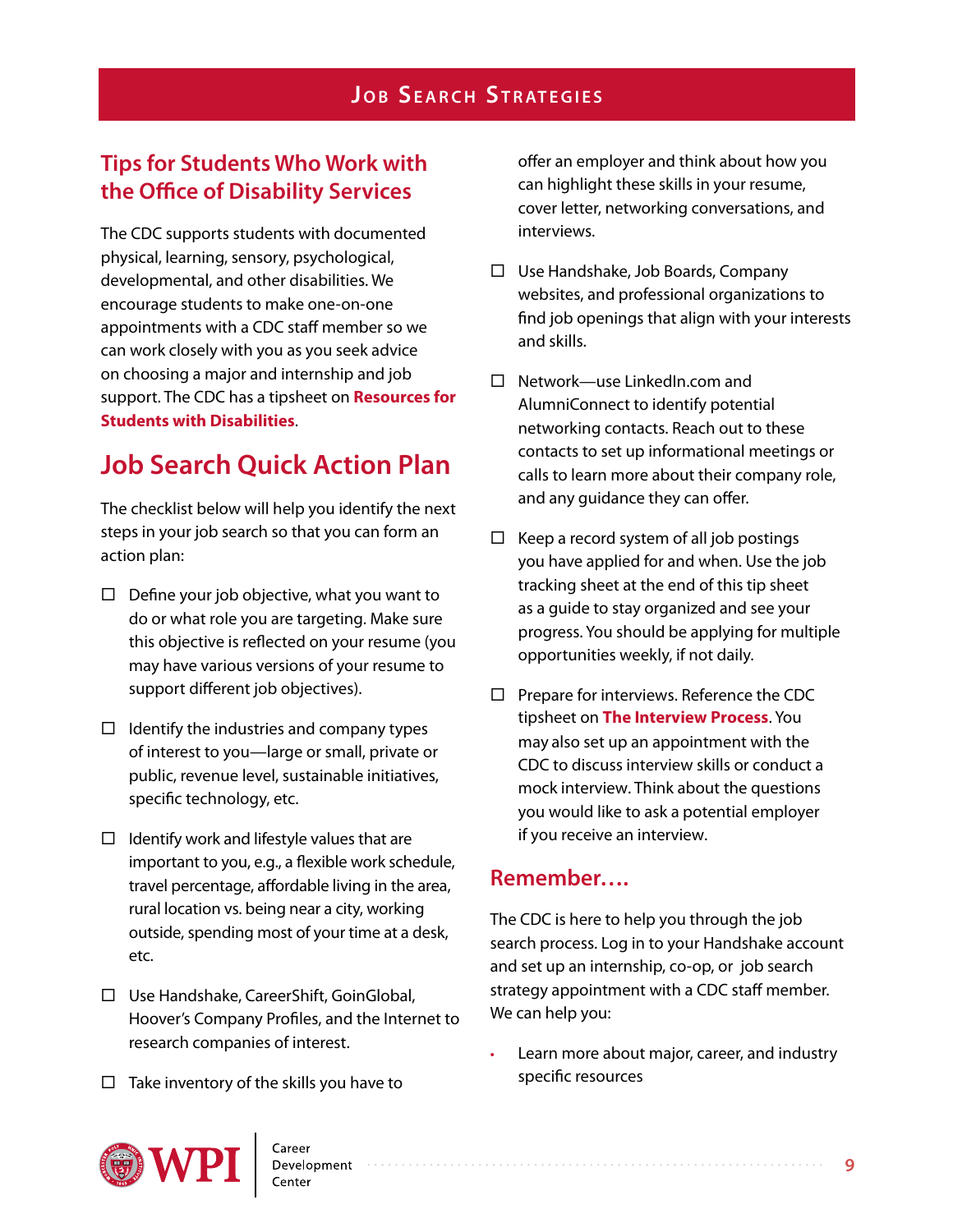- Create a unique job search strategy and highlight specific resources that match your interests
- Create an action plan for your personal job search integrating all of the available resources to help you find your dream internship, co-op, or full-time job

The CDC also maintains a Resource Library including books on interviewing, networking, and majors and careers, as well as industry-specific books, graduate school resources, and more. The library also contains "major binders" with information on careers, salary levels, professional associations, and more for each undergraduate major at WPI. There is also a section for students who want to work abroad or research companies that do business in both the United States and other countries.

Additionally, the CDC presents job search workshops every term throughout the academic year and works with departments to provide major- and career-specific programs such as job search workshops, career panels, and other targeted topics. Visit the **[CDC Website](http://www.wpi.edu/Admin/CDC/index.html)** (**[wpi. edu/+CDC](wpi.edu/+cdc)**) to learn more about these programs and view a calendar of events.

# **Job Tracking Sheet**

Use the template on the following page or create one of your own to track your job application activities during your job search. Creating an Excel spreadsheet to track your job application process is recommended. It will help you remember to follow up on submitted applications, provide an easy reference for contact names and phone numbers, and keep you apprised of your job search activity.